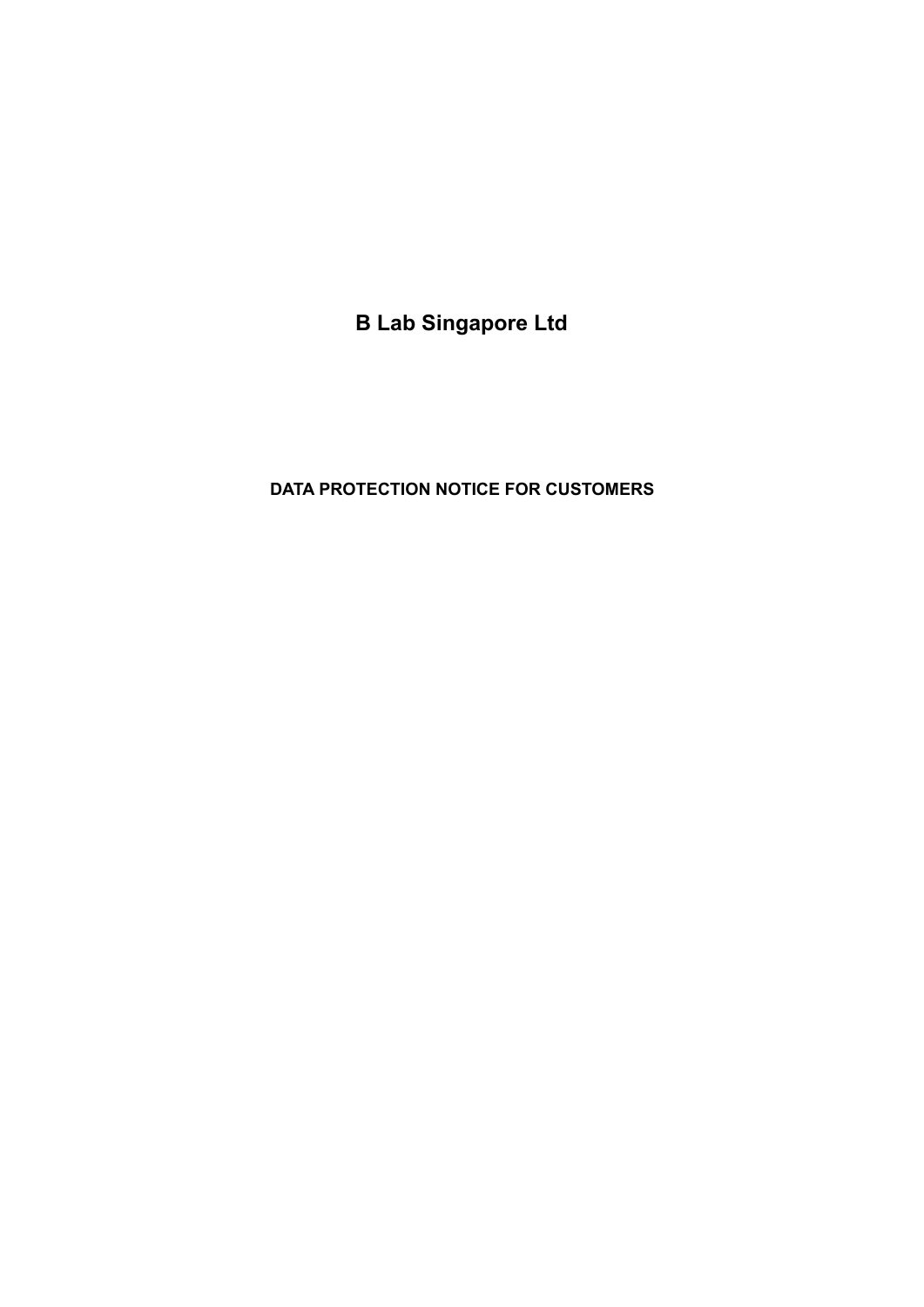### **DATA PROTECTION NOTICE FOR CUSTOMERS**

This Data Protection Notice ("**Notice**") sets out the basis which *B Lab Singapore Ltd* ("**we**", "**us**", or "**our**") may collect, use, disclose or otherwise process personal data of our customers in accordance with the Personal Data Protection Act ("**PDPA**"). This Notice applies to personal data in our possession or under our control, including personal data in the possession of organisations which we have engaged to collect, use, disclose or process personal data for our purposes.

#### **PERSONAL DATA**

1. As used in this Notice:

"**customer**" means an individual who (a) has contacted us through any means to find out more about any goods or services we provide, or (b) may, or has, entered into a contract with us for the supply of any goods or services by us; and

"**personal data**" means data, whether true or not, about a customer who can be identified: (a) from that data; or (b) from that data and other information to which we have or are likely to have access.

- 2. Depending on the nature of your interaction with us, some examples of personal data which we may collect from you include name and email address.
- 3. Other terms used in this Notice shall have the meanings given to them in the PDPA (where the context so permits).

### **COLLECTION, USE AND DISCLOSURE OF PERSONAL DATA**

- 4. We generally do not collect your personal data unless (a) it is provided to us voluntarily by you directly or via a third party who has been duly authorised by you to disclose your personal data to us (your "**authorised representative**") after (i) you (or your authorised representative) have been notified of the purposes for which the data is collected, and (ii) you (or your authorised representative) have provided written consent to the collection and usage of your personal data for those purposes, or (b) collection and use of personal data without consent is permitted or required by the PDPA or other laws. We shall seek your consent before collecting any additional personal data and before using your personal data for a purpose which has not been notified to you (except where permitted or authorised by law).
- 5. We may collect and use your personal data for any or all of the following purposes:
	- (a) performing obligations in the course of or in connection with our provision of the goods and/or services requested by you;
	- (b) responding to, handling, and processing queries, requests, applications, complaints, and feedback from you;
	- (c) managing your relationship with us; and
	- (d) any other incidental business purposes related to or in connection with the above.
- *6.* We may disclose your personal data:
	- (a) where such disclosure is required for performing obligations in the course of or in connection with our provision of the goods and services requested by you.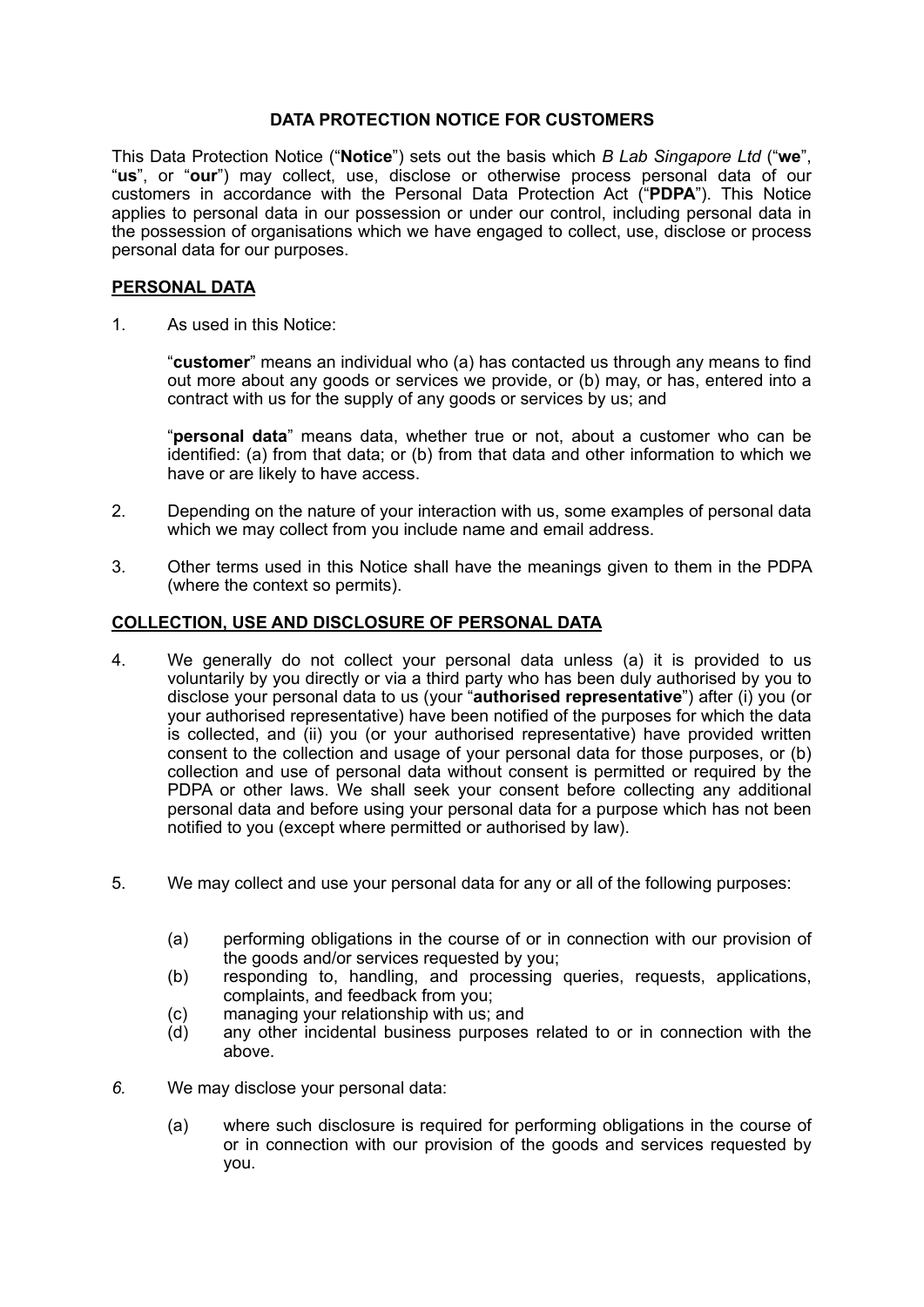#### **WITHDRAWING YOUR CONSENT**

- 7. The consent that you provide for the collection, use and disclosure of your personal data will remain valid until such time it is being withdrawn by you in writing. You may withdraw consent and request us to stop collecting, using and/or disclosing your personal data for any or all of the purposes listed above by submitting your request in writing or via email to our Data Protection Officer at the contact details provided below.
- 8. Upon receipt of your written request to withdraw your consent, we may require reasonable time (depending on the complexity of the request and its impact on our relationship with you) for your request to be processed and for us to notify you of the consequences of us acceding to the same, including any legal consequences which may affect your rights and liabilities to us. In general, we shall seek to process your request within fourteen (14) business days of receiving it.
- 9. Whilst we respect your decision to withdraw your consent, please note that depending on the nature and scope of your request, we may not be in a position to continue providing our goods or services to you and we shall, in such circumstances, notify you before completing the processing of your request. Should you decide to cancel your withdrawal of consent, please inform us in writing in the manner described in clause 7 above.
- 10. Please note that withdrawing consent does not affect our right to continue to collect, use and disclose personal data where such collection, use and disclose without consent is permitted or required under applicable laws.

## **ACCESS TO AND CORRECTION OF PERSONAL DATA**

- 11. If you wish to make (a) an access request for access to a copy of the personal data which we hold about you or information about the ways in which we use or disclose your personal data, or (b) a correction request to correct or update any of your personal data which we hold about you, you may submit your request in writing or via email to our Data Protection Officer at the contact details provided below.
- 12. Please note that a reasonable fee may be charged for an access request. If so, we will inform you of the fee before processing your request.
- 13. We will respond to your request as soon as reasonably possible. In general, our response will be within fourteen (14) business days. Should we not be able to respond to your request within thirty (30) days after receiving your request, we will inform you in writing within thirty (30) days of the time by which we will be able to respond to your request. If we are unable to provide you with any personal data or to make a correction requested by you, we shall generally inform you of the reasons why we are unable to do so (except where we are not required to do so under the PDPA).

#### **PROTECTION OF PERSONAL DATA**

*14.* To safeguard your personal data from unauthorised access, collection, use, disclosure, copying, modification, disposal or similar risks, we have introduced appropriate administrative, physical and technical measures such as authentication and access controls (such as good password practices, need-to-basis for data disclosure, etc.), and web security measures against risks.